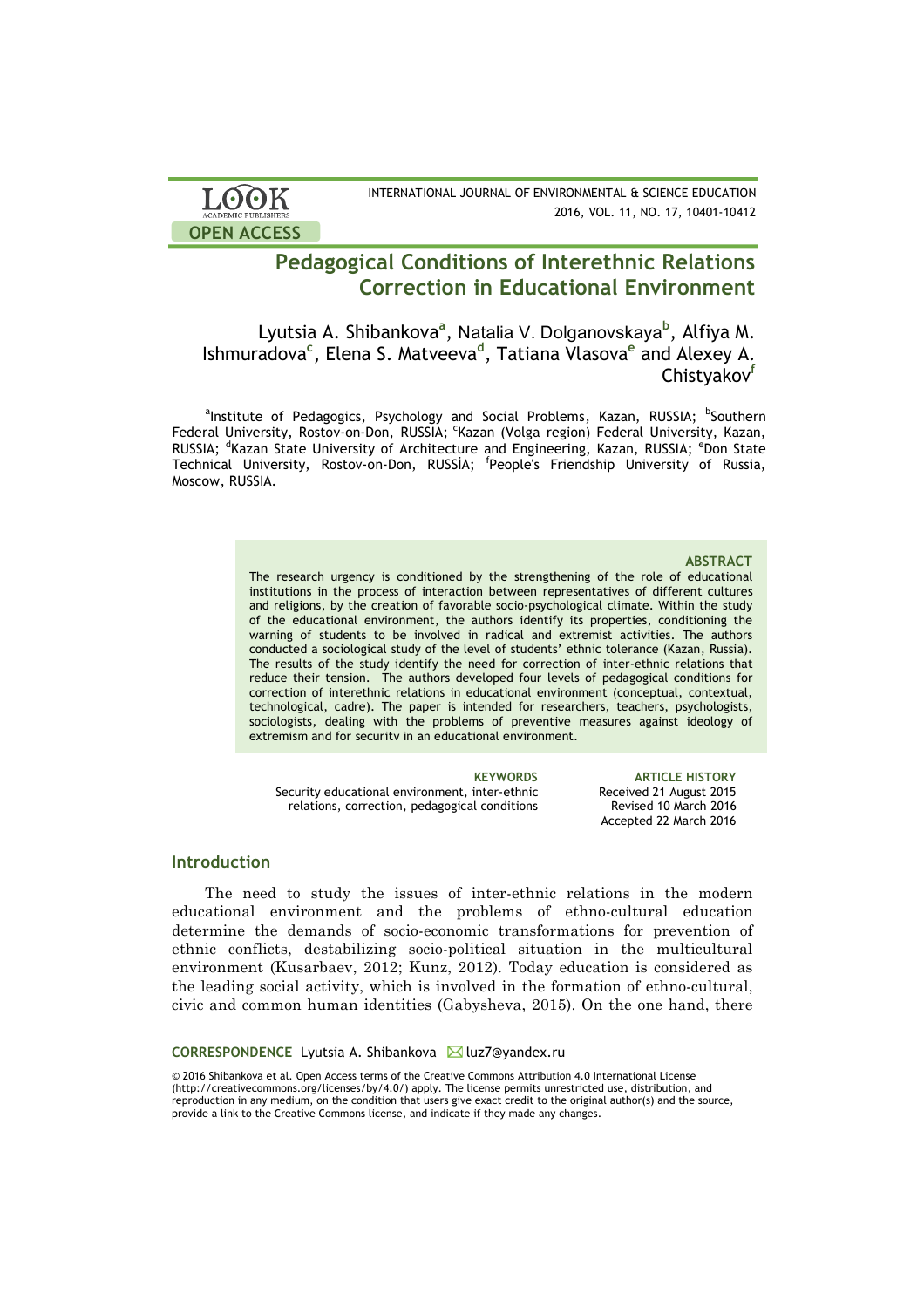is a problem of revival and preservation of the cultural potential of each ethnic group, and on the other the formation of a national-civic identity, overcoming of xenophobia, the solution to the current problems of interethnic relations arise within the national education system.

Today we can speak about the strengthening of educational institutions' role as the most effective channel of influence on young people in a complex geopolitical situation, due to the interaction of different cultures and religions during the educational processes; the need for the development of culture of interethnic and interreligious communication; active personal, informational, and cultural development (Markova, 2010; Basargin, 2011). The most important condition for harmonization of interethnic relations in a multicultural society is the development of psycho-pedagogical strategies for individuals' ethnic identity formation which is combined with civil identity, because only positive ethnic identity provides the establishment of positive relationships between the representatives of different ethnic groups in a multiethnic society. Education, the formation of human behavior in the course of interethnic interaction should be implemented particularly, in educational institutions that pose new challenges for the teaching community.

### **Methodological Framework**

### *Problems of inter-ethnic relations' formation among young people*

Inter-ethnic relations, being one of the most important spheres of life of any society is extremely difficult to be managed (Lysenko, 2011; Bedzhanov, 2013). Also it is quite difficult to predict their formation and further development. The study of interethnic relations in educational environment, in educational institutions of General and vocational education is particularly relevant, because the attitude towards representatives of other ethnic groups are actively formed in adolescence. At this age stage ethnic identification of young men is actualized, their ethnic mentality is formed.

The Russian Federation is not just a multinational state and its peculiarity are the Russian ethnic groups First, the composition of the multinational state included diverse areas at different times, and secondly, the Russian ethnic groups are heterogeneous in terms of economic, social and cultural development and thirdly, they have a different political status in the administrative system of the state. Thus, the modern Russian society is multilingual, multicultural, multi-religious and multi-civilized by nature and we are talking about differences not only in the national mental images of the world, but the difference in the types of cultures which possess different social communities (Borgoyakov, 2016).

We believe that it is important to create favorable conditions for the detection of the identity of each ethnic group, and to use effective methods of unification of all ethnic groups and Nations in a single state (Tinkuev, 2012). The basis of the correction mechanism of interethnic relations in educational environment is the technology of international and Patriotic education of students, who possess the all-Russian civil and ethnic identity, culture of international and interethnic communication. And a special role here should be given to educational organizations the substantial potential of which in the formation of students' value orientations, in the education of full personality and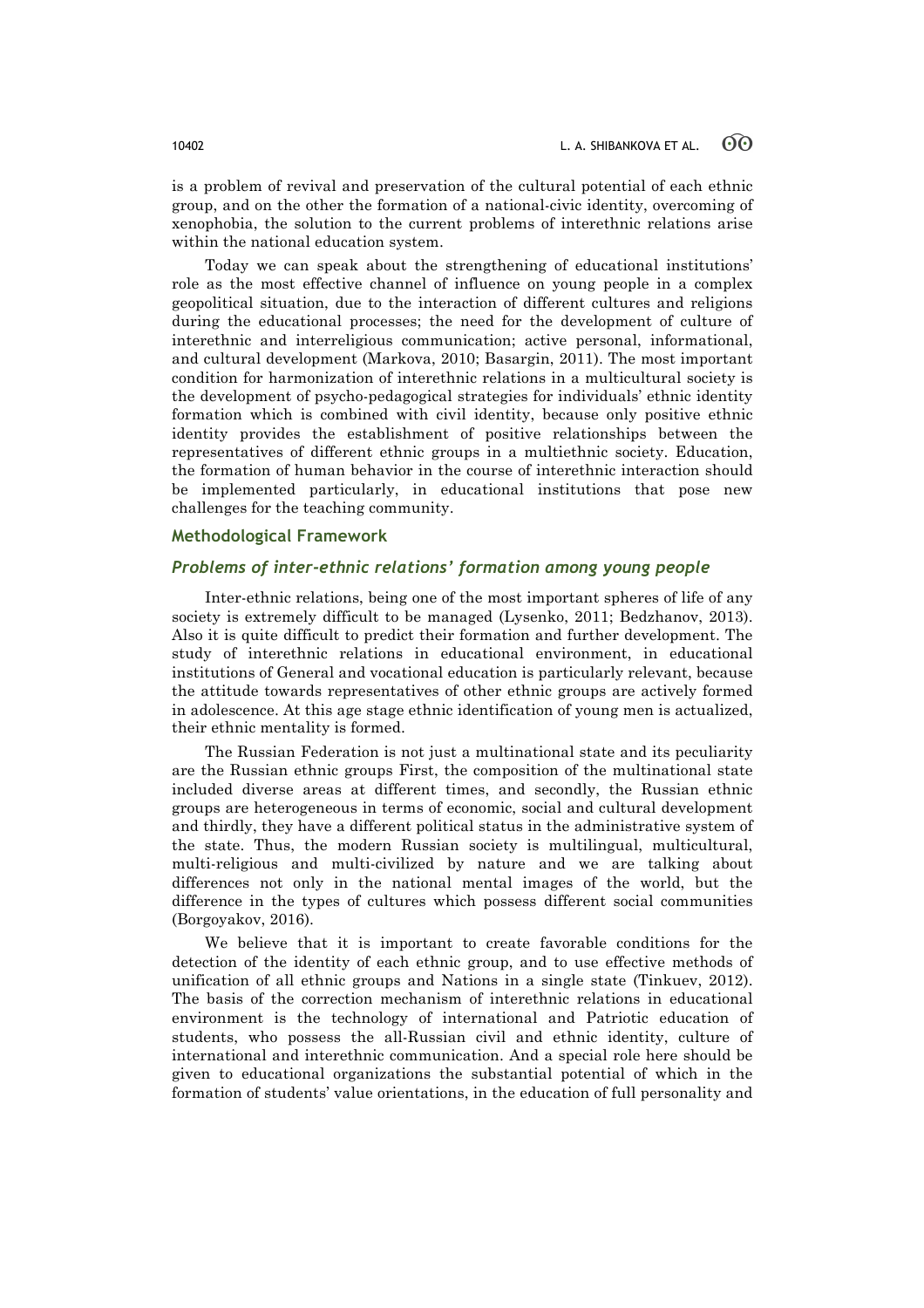in the prevention of negative social manifestations, is determined by the specifics of their activities.

# *Educational environment as a factor of prevention of radical and extremist manifestations among students*

Today we can speak about the strengthening of the role of educational institutions as the most effective channel of influence on young people in a complex geopolitical situation, due to the representatives' interaction of different cultures and religions during the educational processes; the need for the development of culture of interethnic and interreligious communication; active personal, informational, and cultural development.

The role of educational institutions in modern conditions is enhanced due to the following reasons: the active information development, accompanied by the emergence of new threats to national and international security and the necessity to develop culture of interethnic and interreligious communication.

To prevent the students' involvement in radical and extremist activities, the educational environment should:

- to help the trainee in gaining the ability of becoming to be the entity of his own development in a multicultural world;

- to facilitate in the development of common value-semantic context of the reality perception;

- to regulate entities' activities on the basis of the developed common norms and rules of the organization of life activity;

- to serve as a mechanism to protect entities from destructive tendencies;

- to lead to the interests' and values' harmonization of its entities, etc. (Shibankova & Gruzkova, 2015). Not only educational organizations, but staff and teachers as stakeholders of these organizations possess potential in the prevention of negative social phenomena. Harmonization of interethnic relations in the educational environment involves the activities of teachers, which is aimed at optimization of students' inter-ethnic relations with the complex of educational measures implemented in the educational environment; as well as — activities aimed at the formation of students' positive ethnic identity and the development of skills of effective interethnic communication (Shibankova, 2015).

### **Results**

# *Analysis of the results of the study of university students' international relations*

The authors carried out a survey among students of professional educational organizations aimed at the determining the students' attitudes towards representatives of other nationalities, as well as the amount and nature of information on inter-ethnic relations, which students receive in educational institutions. The survey was conducted in the city of Kazan - a multiethnic and multi-confessional Republic of Tatarstan (Russian Federation). The sample consisted of 500 respondents – students of higher educational institutions. The results showed that among the friends or relatives of the majority of respondents (about 92%) there are representatives of other nationalities. While 52% of the respondents consider that manifestation of negative attitudes towards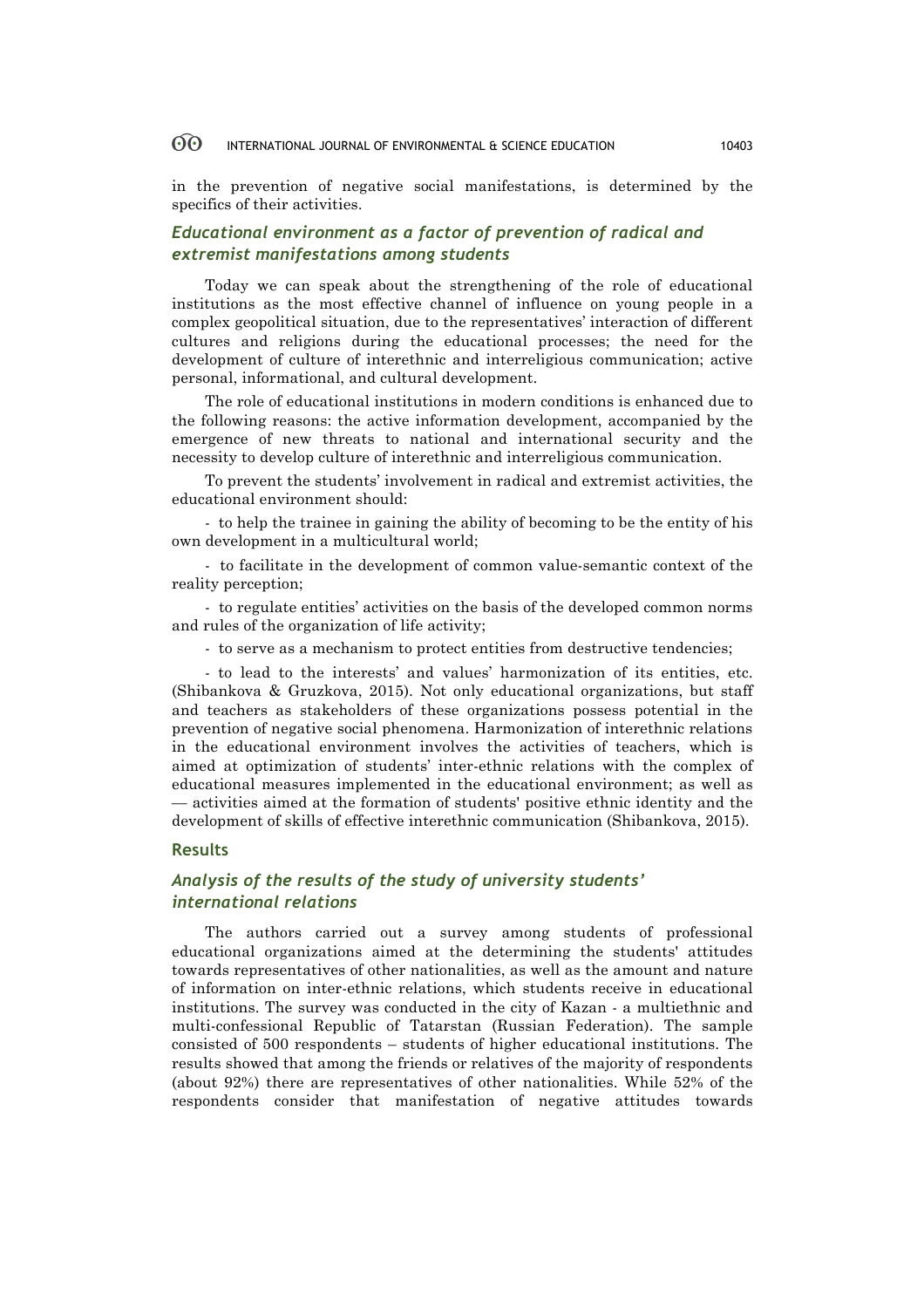representatives of other nationalities residing on the territory of the Republic of Tatarstan is unacceptable phenomenon. Slightly fewer respondents (approximately 30%) are liable to the positive attitude of representatives of other nationalities, answering the question "rather no, than Yes". However, this figure requires careful attention, since in case of change of the situation the respondents of this group may increase a group of respondents whose opinion was clearly categorical (10%) towards representatives of other nationalities living in the Republic of Tatarstan (Fig. 1).



**Figure 1.** Indicators of manifestations of respondents' negative attitudes towards representatives of other nationalities living on the territory of Tatarstan Republic

Among the channels, on the volume of information obtained about interethnic relations, the leading position is occupied by television and the Internet (82.3 per cent). The educational institutions are on the fourth position (26.5 per cent). (Fig. 2)

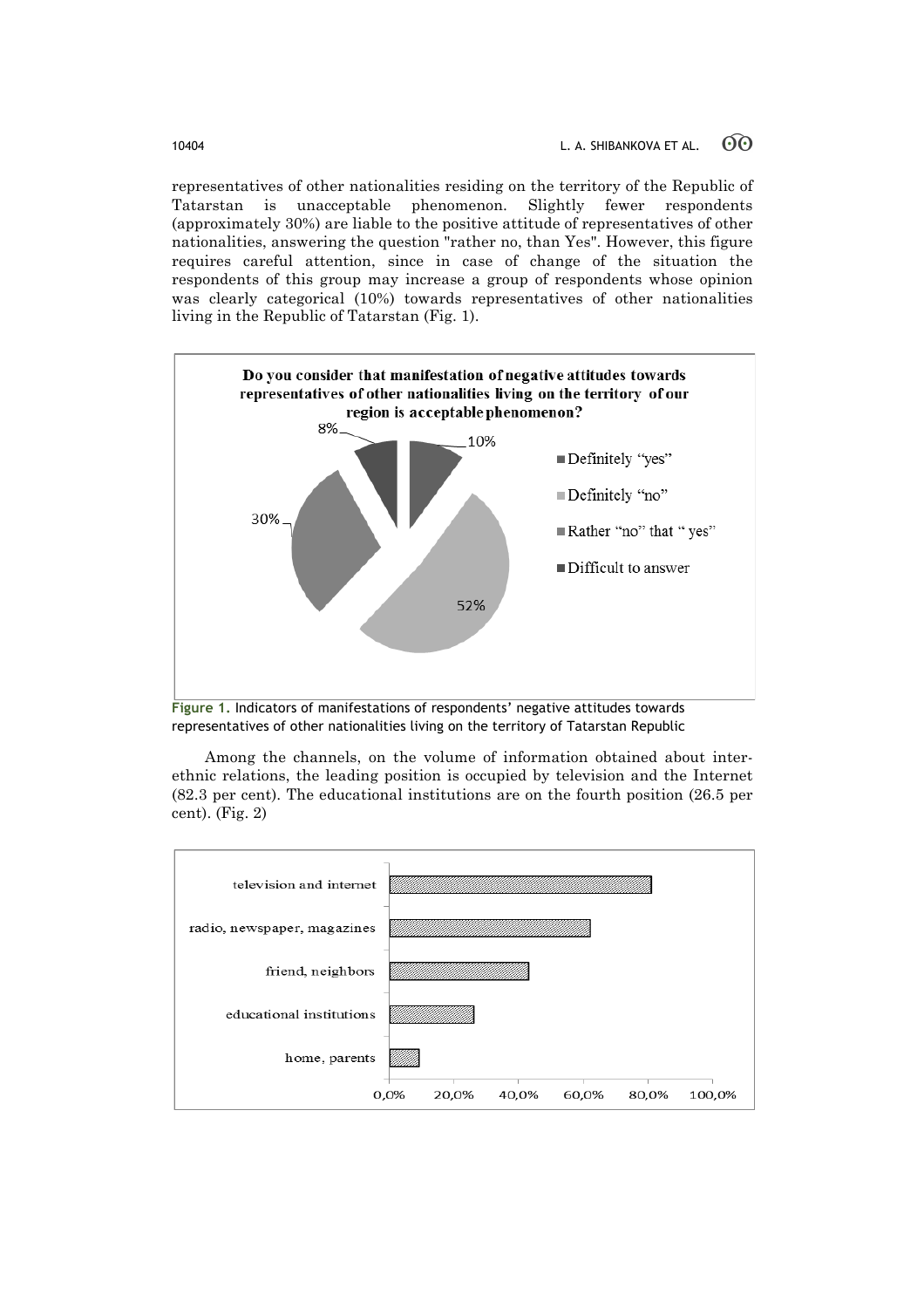**Figure 2.** Estimation of the volume of information about inter-ethnic relations which was received by respondents from different sources

On the question about the nature of the information received on the issue of interethnic relations, from the presented in the questionnaire channels, students note that leading TV and Internet represent information which is mostly negative, while the information on inter-ethnic relations received by students within the educational institutions is noted by the majority of respondents (33%) as positive one (Fig.3).

Thus, the obtained data allow to conclude that despite the seemingly positive formation of students' emotional and value attitude towards representatives of other nationalities the alarming is the fact that a considerable percentage of the surveyed students is quite categorical (Fig.1) in their unfriendly attitude towards representatives of other peoples and cultures and a significant percentage are "fluctuating", i.e. not having a solid position, and therefore can be affected by radical or extremist ideologies and to replenish the group of members with negative mood (Shibankova, 2016).



**Figure 3.** The nature of the information on inter-ethnic relations from different sources

The above mentioned information determines the importance, firstly, of the educational environment in formation of students' emotional and value attitude towards representatives of other peoples and cultures; second, of the teacher's role in the formation of the students' liberal attitude to the representatives of different peoples (Shibankova, 2016).

# *The definition of pedagogical conditions for correction of interethnic relations in the educational environment in the poly-ethnic region*

Analysis of pedagogical research (Belikov, 2004; Sverchkov, 2009; Kupriyanov, 2001; Lisenko, 2005) allowed us to identify the following: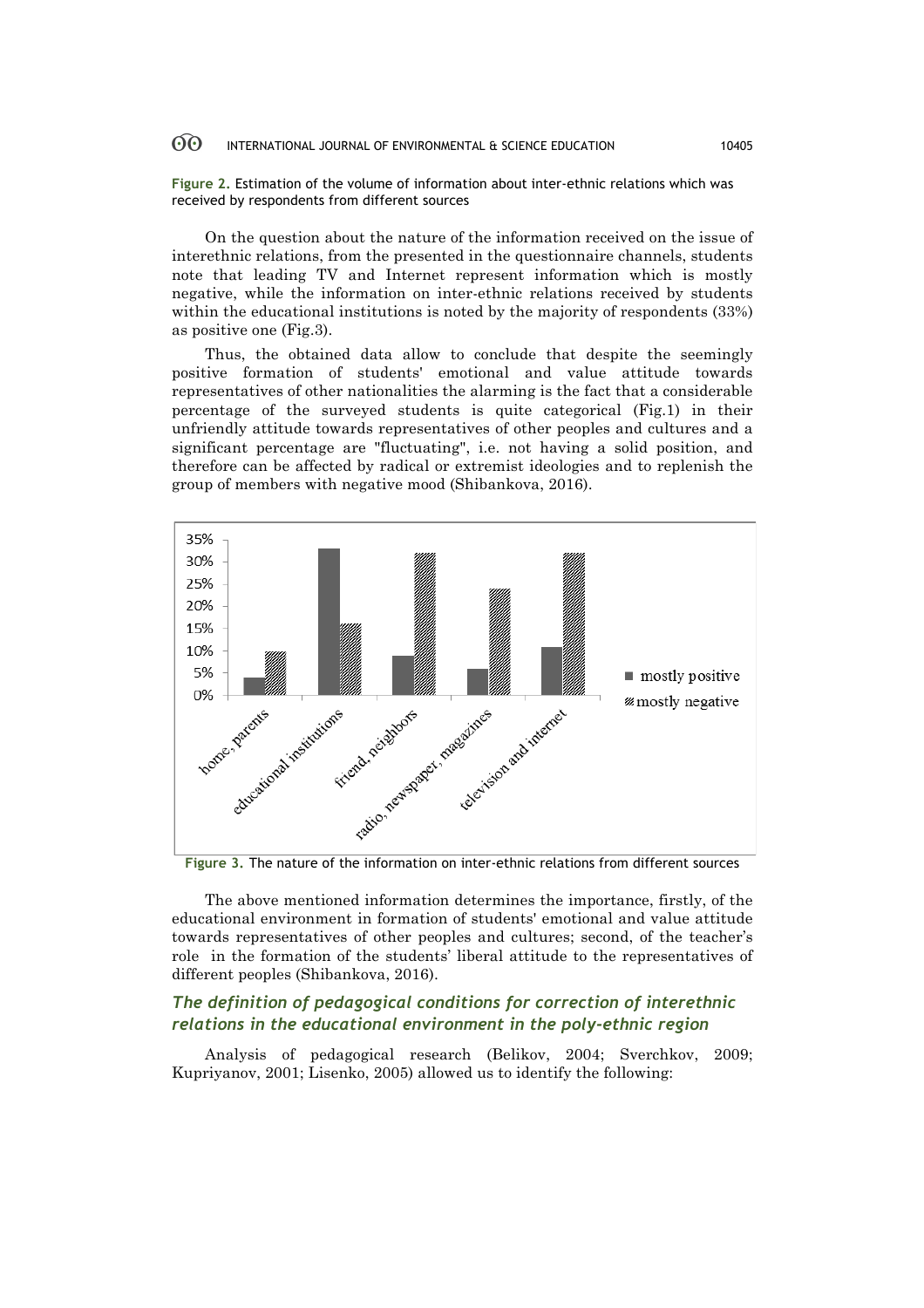- pedagogical conditions act as one of the components of the pedagogical system and reflect a set of opportunities of the educational environment that impact on the personal and procedural aspects of the system and provide, in our case, its effective functioning in the field of correction of inter-ethnic relations;

- organizational-pedagogical conditions are represented as a set of constructed opportunities of the content, forms, methods of a holistic educational process, underlying the management of operation and development of the procedural aspect of the pedagogical system.

We identified pedagogical conditions that promote a productive correction of interethnic relations in the educational environment in the poly-ethnic region in four levels: conceptual, contextual, technological and cadre potential.

The conceptual level reflects the creation of a tolerant multicultural educational environment; a favorable socio-psychological climate, which can prevent from cultural deprivation in a multicultural educational environment; the unity and integrity of educational systems of intercultural education, which includes interrelated components that allows to project and adjust inter-ethnic relations of students in the period of professional training; the culture of interethnic relations, as a personal integral quality that enables interaction with members of other ethnic groups on the basis of their values.

Formation of social personality, able to interact constructively with others in the cultural diversity of society, with a developed sense of empathy, emotional stability, particularly is important in today's multicultural learning environment, key features of which are: the development; choice of values; regulation on the basis of the developed common norms and rules of the organization of life activity; safety; facilitating the interaction between actors (Bashmakova & Ryzhova, 2014). We are committed to the position of E.A. Konopatskaya (2015) that multicultural educational environment is a system of intercultural social and educational relations of interiorization of national culture, which promotes the formation of the worldview of the student's personality, his cultural identity, emotional-value attitude towards representatives of other peoples and cultures, so its creation will contribute to the correction of inter-ethnic relations in the educational environment.

Creating of a favorable socio-psychological climate contributes to the formation of socio-cultural and life attitudes of the student seeking selfimprovement and self-sufficiency. Performing the functions of socialization, socio-psychological adaptation and social protection, favorable sociopsychological climate of a multicultural educational environment promotes the formation of students' high level of citizenship, self-respect, respect for the views of members of other ethnic groups, the ability to navigate the world of spiritual values, etc. Socio-psychological climate in the educational environment must create the comfort of being and eventually to prevent cultural deprivation.

The unity and integrity of educational systems of ethno-cultural education allows designing and adjusting of the process of students' interethnic relations formation during their training. The pedagogical problem is that there is a need in the harmonization of the multiethnic and mono-ethnic approaches in education. Based on the research of A.B. Afanaseva (2009), we believe that the ideal model of ethno-cultural education should be based in the understanding of the unity in diversity and in such a way that harmoniously developed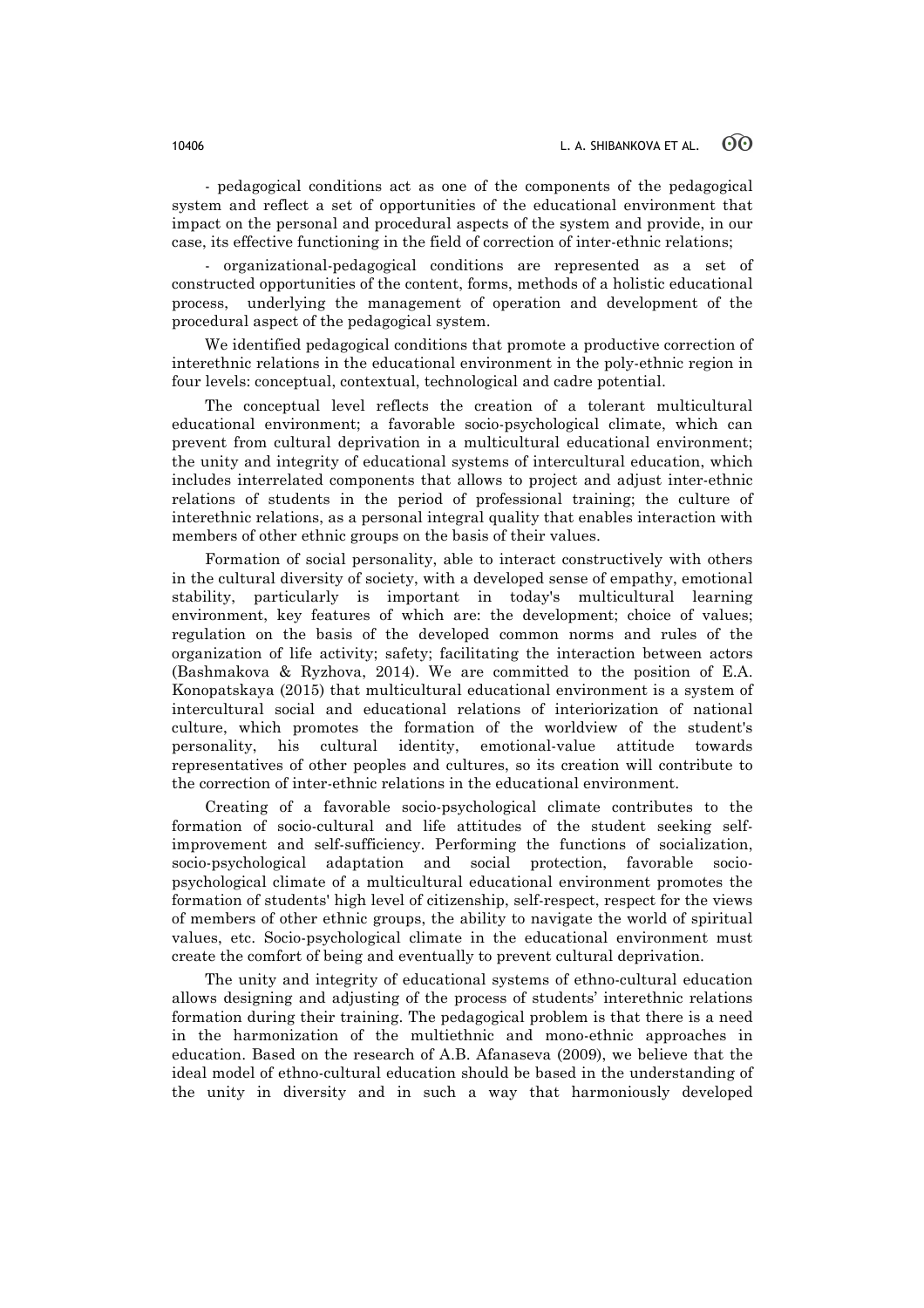personality would absorb ethnic and multi-ethnic beginning on the one hand, and the Russian beginning as super-ethnic and regional as sub-ethnic beginning.

The current educational environment is inherent social heterogeneity, which sharpens the problem of interethnic relations. Also the teachers in a multicultural educational environment solve the problem of formation simultaneously of ethnic identity, which distinguishes the student of one ethnicity from another one, and civic identity executing the uniting function.

The solution to the above mentioned problems is directly connected with the educational content. Thus, we proceed to the next level of pedagogical conditions of interethnic relations' correction in the educational environment - contextual level.

The content is based on the conceptual idea related to the necessity of formation of culture of students' interethnic relations in multicultural educational environment, the formation of social personality of the student, who is ready to interact constructively with others in the cultural diversity of society. The structure of the content of ethno-cultural education includes such components as: ethno-cultural-logical, linguistic, multi-ethnic, historicalcultural, cultural-regional, ethno-psychological-pedagogical (Afanaseva, 2009). The basis of the content is ethno-cultural-logical component, reflecting the internal structure of the ethnic culture. We are talking about such areas as, ethno-philological, ethno-artistic, behavioral, which is manifested in customs, traditions, norms of ethno-etiquette and the world view area that is more fully is realized just yet, in empirical ideas about the attitude of man to nature, man, society and the basics of education and morality that are important for our study. Because, in the modern multicultural environment particularly behavioral sphere is actualized, which determines the most important goal - the mastering by personality of cultural norms, the formation of tolerant behavior preserving spiritual and moral values.

The linguistic component is distinguished from ethno-cultural-logical as the most important for communication. Multi-ethnic component represents the integrity of knowledge about ethnic groups in ethnological and ethnogeographical fields and ethnic values. While the historical-cultural one is a field of knowledge about the historical development of ethnic culture, about its entry into national and world culture. In the cultural and regional component the ethno-cultural material in a particular region is reflected. Ethnic identity of students, the mentality, the process of acculturation and enculturation, and the assimilation of the values of ethnic culture is taken into account by the ethnopsychological pedagogical component.

In the segment of the subject/discipline the pedagogical conditions of interethnic relations' correction on a meaningful level reflect:

a) the need to integrate the content of the intercultural aspect with the content of the disciplines of General and vocational education on the basis of inter-subject connections;

b) introducing of multicultural dominants in the content of General and vocational education;

c) the need in ethno-pedagogical education of the younger generation and students with the aim of expanding and deepening ethnic and cultural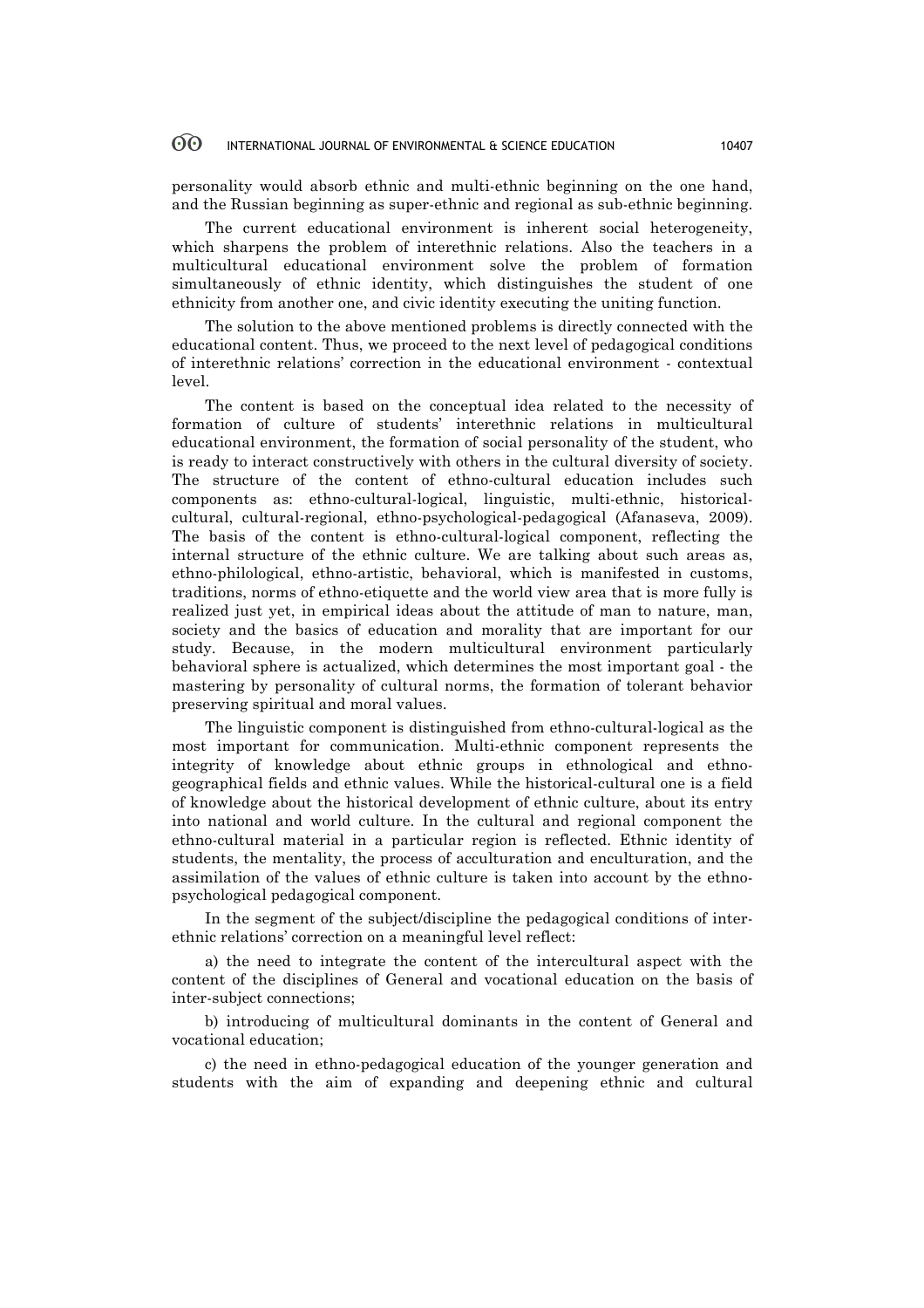knowledge, familiarization with ethno-cultural material integrated in disciplines of General education cycle;

d) introduction of the national-regional component in the content of education;

e) introduction of special courses reflecting the national spiritual culture and history of ethnic groups, presented in the educational organizations;

f) extension of ethno-cultural-logical content into the varieties-additional forms of extracurricular educational activity;

g) ensuring of activities of the system of additional education of children in educational institutions

The technological level involves a consistency and step-by-step attitude on the formation of interethnic relations. In addition it is necessary: the optimal combination of classroom and extracurricular work; the use of multiple forms and interactive methods for the formation of inter-ethnic relations; the inclusion of students into an active intercultural interaction; correction of inter-ethnic relations on the basis of technology of education of students' interethnic interaction.

One of the conditions of such qualities' forming as understanding and acceptance of other cultures, national and civic consciousness, empathy, intercultural understanding of the world is the introduction of innovative technologies, that increases the level of students' awareness about the essential and substantial characteristics of tolerance, tolerance formation in the private sphere of values of the younger generation and its transformation into a regulatory principle of their professional and nonprofessional activities. While the process of education is based on the consideration of cultural and educational needs of national and ethnic minorities, the relationship between cultures, involves inter-national and inter-ethnic interaction, the development of feelings of solidarity and understanding between entities.

Multicultural education involves two entities: leading and small ethnic groups, an essential peculiarity of which is the cultural interaction (Koleytvinova & Gabdulkhakov, 2014).

It should be noted that the main function of multicultural education is the elimination of the contradictions between the systems and standards of education and training of the dominating nations on the one hand and ethnic minorities on the other. There must be mutual adaptation of ethnic groups, rejection of cultural diktat by the ethnic majority.

The level of personnel potential is determined by the conditions connected with improving of the teachers' staffing of General and vocational education, development of teacher's competency and readiness to implement the concept of multicultural education, a deepening of professional consciousness, taking into account peculiarities of professional activity on multicultural education, expansion of professional knowledge, abilities and skills, development of the ability to overcome various barriers in the perception of the student.

The importance of the role of the teacher in modern poly-cultural educational environment makes one to think about the availability of the teacher's necessary knowledge, skills, abilities, attitudes and behavioral orientations as well as multicultural education as a component of professional competency. Important has become the issue of training, professional retraining,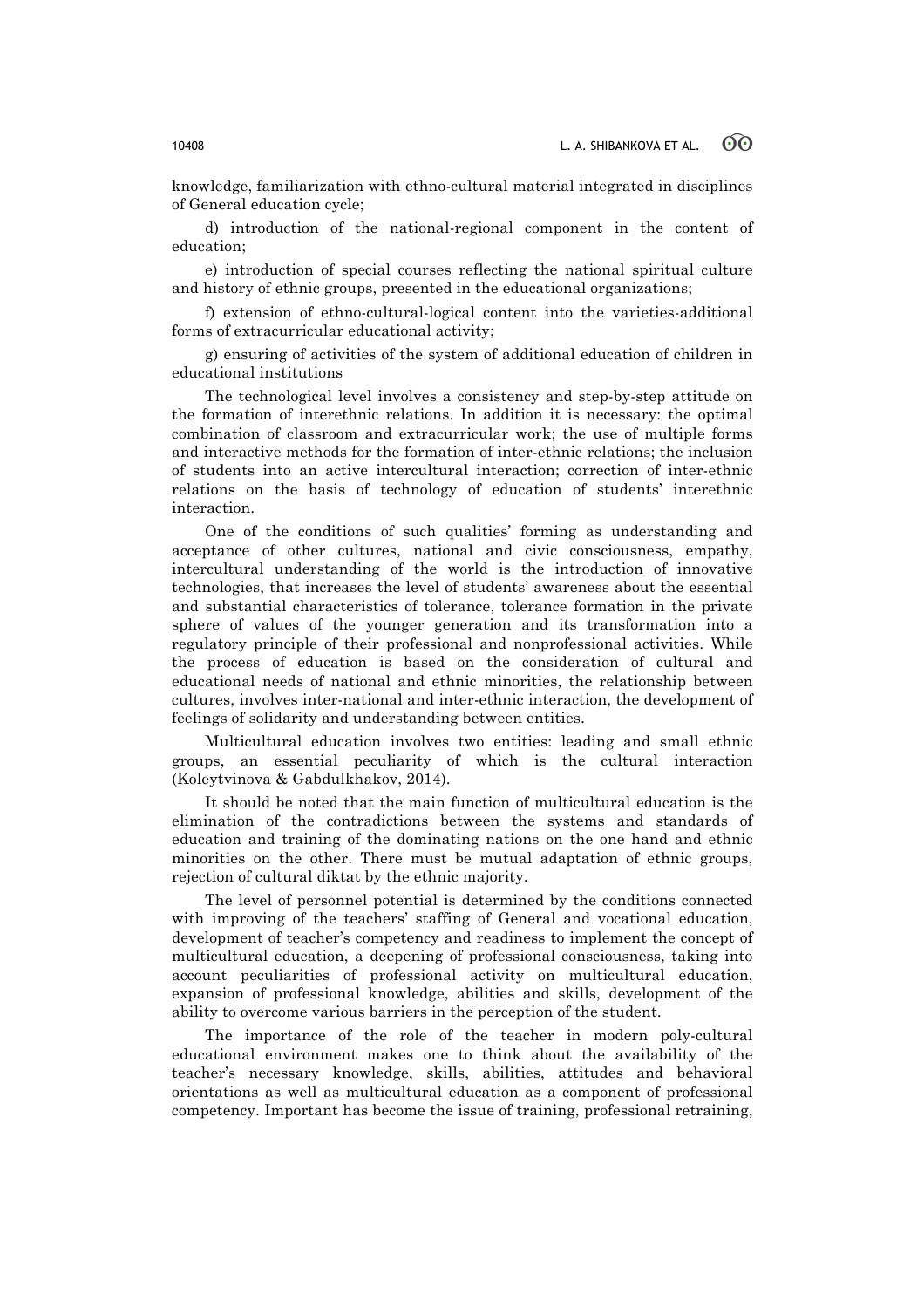advanced training of specialists working with young students, in accordance with the extremist manifestations in the youth environment (Mukhametzyanova & Shaikhutdinova, 2015).

We believe that the compliance by the educator of professionally reasonable distance, the prevention from extreme views in the educational activities is extremely essential. In the modern educational organization, the teacher needs to be ready for the friendly perception of cultural differences; ready for constructive interaction with the outside world regardless of the features of belonging to a particular social group; be able to interact professionally with participants of cultural and educational activities, to use the opportunities of regional cultural educational environment.

These features indicate on the presence of the teacher's vocational, cognitive, and emotive competencies that will allow him to be ready to work in a multicultural educational environment and to assist in the implementation of its functions:

¾ to help the trainee in gaining the ability to become and to be the entity of his own development in a multicultural world;

— to contribute to the development of common value-semantic context of the perception of reality;

¾ to regulate entities' activities on the basis of the developed common norms and rules of the organization of life activity;

¾ to serve as a mechanism to protect entities from destructive tendencies;

¾ -to lead to harmonization of the interests and values of its entities, etc.

The formation of these competencies can be carried out on several levels. Namely, in the training of teachers in relevant educational organizations; training on programs of additional vocational education (professional development); at the institutional level; training on programs of additional professional education (professional retraining) (Doronin, Shibankova & Gruzkova, 2015).

The implementation of the totality of pedagogical conditions will allow creating of positive interethnic relations in the educational environment, culture of understanding and perception of different ethnic groups, interethnic interaction.

## **Discussion and Conclusion**

The formation of a new system of education, providing the entry into the world educational space actualizes the issue of formation of culture of interethnic relations among students in a multicultural educational environment. The special importance of this question lies in the fact that the formation of a national-civic identity is an important stage in the formation of social identity demanded by modern social and cultural conditions (Asmolov, 2013).

It is important that the formation of national-civil identity among the younger generation would be based on the ideas of patriotism and internationalism within the multinational and multicultural state (Gukalenko, 2016), it is required to take into account the ideological paradigm of the values of the modern stage in the development of the state, national interests and security of Russian society (Gusayeva, 2012).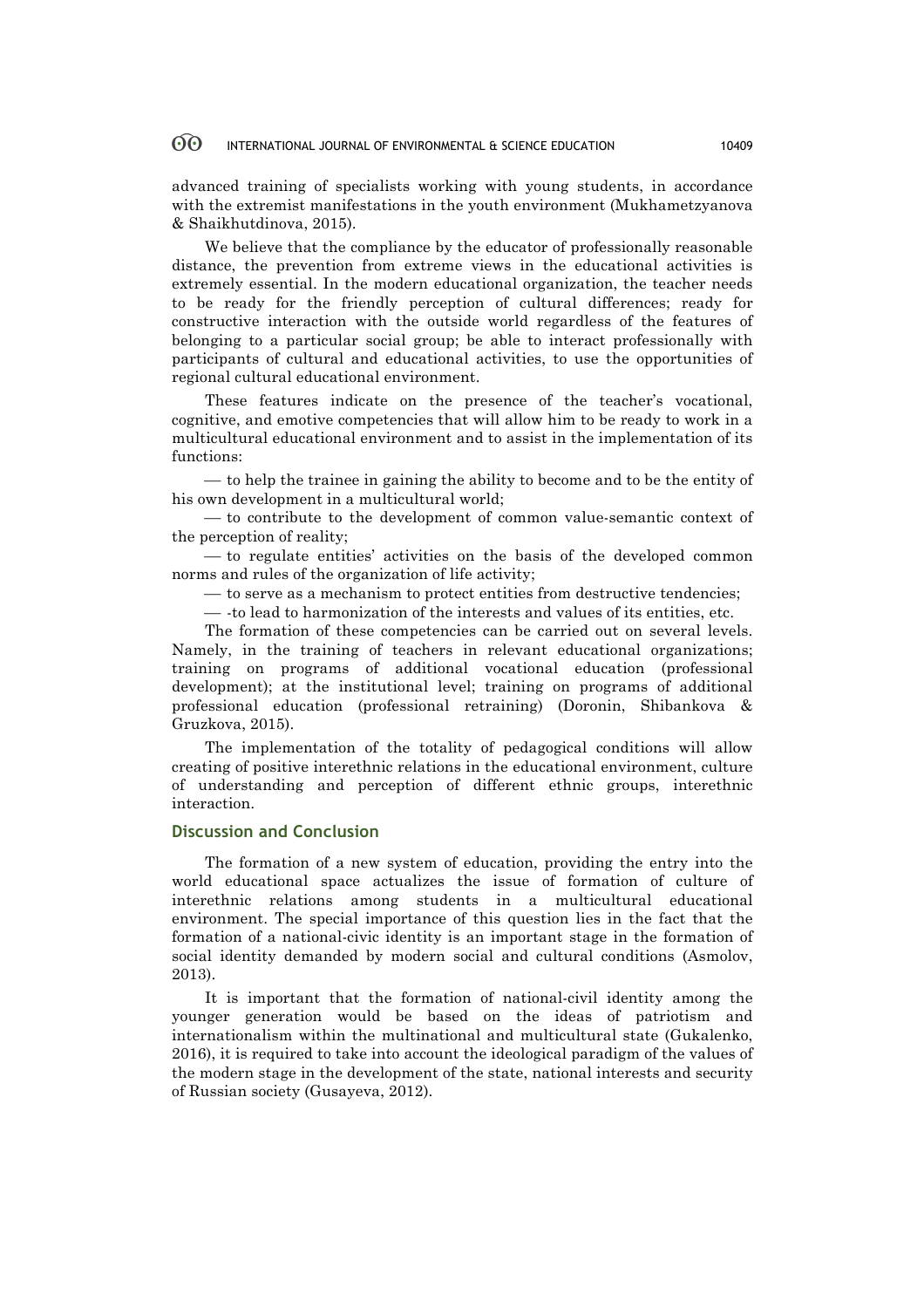The diversity of cultures leads to diversity of value systems, and hence difficulties in understanding and managing cultural diversity. This question is directly related to the educational system at any level, which is reflected in the objectives of the Federal Law "On education in Russian Federation": "the content of education should promote mutual understanding and cooperation between Nations regardless of racial, national, ethnic, religious and social affiliations, to take into acount the diversity of philosophical approaches, to promote realization of students' right to free choice of opinions and beliefs, to ensure the development of abilities of each person, the formation and development of his personality according to accepted in the family and society moral social and cultural values".

Before national education system arise, on the one hand, the problem of revival and preservation of the cultural potential of each ethnic group, and on the other - the formation of tolerance and national identity, overcoming of xenophobia and the solution to the current problems of interethnic relations. The proposed pedagogical conditions of formation and correction of inter-ethnic relations involve the creation of a multicultural educational environment that will create opportunities for intercultural reflection, social activity, and entering into constructive intercultural dialogue and inter-ethnic relations.

### **Disclosure statement**

No potential conflict of interest was reported by the authors.

### **Notes on contributors**

**Lyutsia A. Shibankova -** holds a PhD in science education, Senior Researcher, Federal State Scientific Establishment Institute of Pedagogy, Psychology and Social Problems, Kazan, Russia.

**Natalia V. Dolganovskaya** - Lecturer of the Institute of Philology, Journalism and International Communication, Southern Federal University, Rostov-on-Don, Russia.

**Alfiya M. Ishmuradova** – PhD, Associate Professor in Education of the Department of Foreign Languages, Kazan (Volga region) Federal University, Kazan, Russia.

**Elena S. Matveeva** – PhD, Associate Professor of the Department of Economics and Entrepreneurship in Construction, Kazan State University of Architecture and Engineering, Kazan, Russia.

**Tatiana Vlasova** – Doctor of Education, Professor, Head of the Department of Theory and Methodology of Professional Education at Don State Technical University, Rostov-on-Don, Russia.

**Alexey A. Chistyakov** – Doctor of Law, Professor at the Department of Criminal Law, Criminal Procedure and Criminalistics, People's Friendship University of Russia, Moscow, Russia.

### **References**

Afanaseva, A.B. (2009). *Ethnocultural education in Russia: theory, history, conceptual foundations*. St. Petersburg: University school district of St. Petersburg, 186 p.

- Asmolov, A.G. (2013). *The strategy and methodology of sociocultural modernization of education*. Moscow: The Federal Institute of Education Development, 73 p.
- Basargin, V.F. (2011). On measures for harmonization of interethnic relations and create conditions for ethnic and cultural development of the peoples of Russia. *Questions of local government*, *4,* 90-93.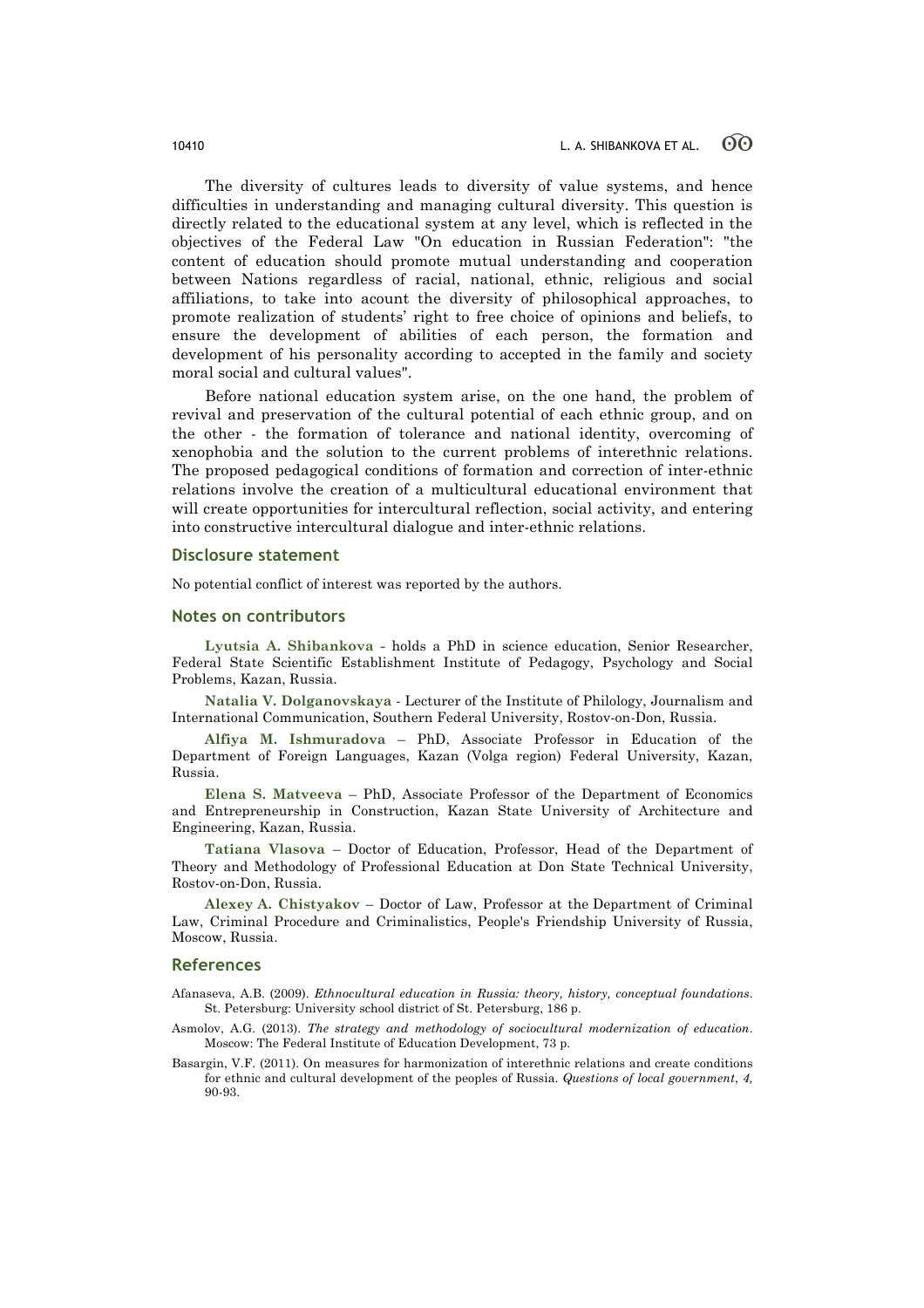- Bashmakova, N.I. & Ryzhova N.I. (2014). Policultural educational environment: genesis and concept definition. *Modern problems of science and education*. Direct access: http://www.scienceeducation.ru/ru/article/view?id=12635
- Bedzhanov, M.B. (2013). Ethnic Education and Ethnic Relations. *Bulletin Adygei State University*, *1,* 15-119.
- Belikov, W.A. (2004). *Philosophy of education personality: activity aspect.* Moscow: Vlados, 357 p.
- Borgoyakov, S.A. (2016*). Ethno-cultural (national) education in the Russian Federation*. Ufa: publishing house of Bashkir state pedagogical University, 192 p.
- Doronin, S.P., Shibankova, L.A. & Gruskova, S.Y. (2015). Problem of readiness of the teacher to ensure the safety of the multicultural educational environment. *Kazan Pedagogical Journal*, (6), 61-65.
- Gabysheva, F.V. (2015). *Formation of civil and ethnic-cultural identity in the general education system*. In U.A. Vinokuruva (Eds.). Ethno-cultural education far Eastern Federal District of the Russian Federation. Yakutsk: Media Holding "Yakutia", 28-38.
- Gukalenko, O.V. (2016). *Educational area of Russia: unity in diversity*. Moscow: Energy, 168 p.
- Gusayeva, K.G. (2012). Interethnic relations as a form of social interaction. *Politics and society, 1,* 44-57.
- Konopatskaya, E.A. (2015). *Formation of general cultural competence of undergraduate students in a multicultural educational space of the University* (on the example of disciplines of the humanitarian profile). PhD Thesis: Kazan: Kazan Federal University, 226 p.
- Koleytvinova, N.D. & Gabdulkhakov, V.F. (2014). *On the peculiarities of polycultural linguistic education in Russia and Tatarstan*. In G.J. Fakhrutdinova (Eds.). *Multicultural educational area of the Volga region: Proceedings of scientific works of the II International scientificpractical conference.* Kazan: Kazan Federal University, 150-158.
- Kunz, E.V. (2012). To a question on public danger of the crimes committed on the basis of ethnic conflict. *Bulletin of the Chelyabinsk state University*, *1,* 71-74.
- Kupriyanov, B.W. (2001). Modern approaches to determination of essence of category "pedagogical conditions". *Bulletin of Kostroma state University, 2,* 101-104.
- Kusarbaev, R.I. (2012). Interethnic accord and harmonization of interethnic relations in the educational policy of the Russian Federation. *Alma mater: Bulletin of high school, 8,* 92-96.
- Lisenko, A.W. (2005). *Psycho-pedagogical conditions of formation of professional value orientations of future music teacher*. PhD Thesis. Maykop: Adygei state University, 203 p.
- Lysenko, I.S. (2011). Managing interethnic and international relations. Socio-philosophical analysis. *Prospects of science*, *21,* 88-91.
- Markova, N.G. (2010). *Formation of international relations students of culture in a multicultural educational environment of high school*. PhD Thesis. Kazan: Tatar State University of Humanities and Education, 553 p.
- Mukhametzyanova, F.Sh. & Shaikhutdinova G.A. (2015). Planning of educational institutions on prevention of youth involvement in extremist organizations. *Kazan Pedagogical Journal, 6,* 48- 51.
- Shibankova, L.A. & Gruskova, S.Y. (2015). Formation of tolerance and civic identity as a condition for the security of students in a multicultural educational environment. *Journal of safety*, *3(25)*, 81-86.
- Shibankova, L.A. (2015). The readiness of teachers to formation of culture of interethnic communication in the modern polycultural educational environment: problems, possible ways of their solution. *Forms and methods of counteraction to distribution of ideology of extremism and terrorism among young people. the role and tasks of educational organizations*: *Proceedings of scientific works of the International scientific-practical conference*. Moscow: The Ministry of education and science of the Russian Federation, 130-158.
- Shibankova, L.A. (2016). *Concepts correction system of interethnic relations in educational environment*. In F.Sh. Mukhametzyanova (Eds.). Modern professional education: problems, forecasts, solutions: Proceedings of scientific works of the International scientific-practical conference. Kazan: Institute of Pedagogy, Psychology and Social Problems, 188-195.
- Sverchkov, A.V. (2009). Organizational-pedagogical conditions of forming of professional-pedagogical culture of the future sports teachers. *Young scientist, 4,* 279-282.